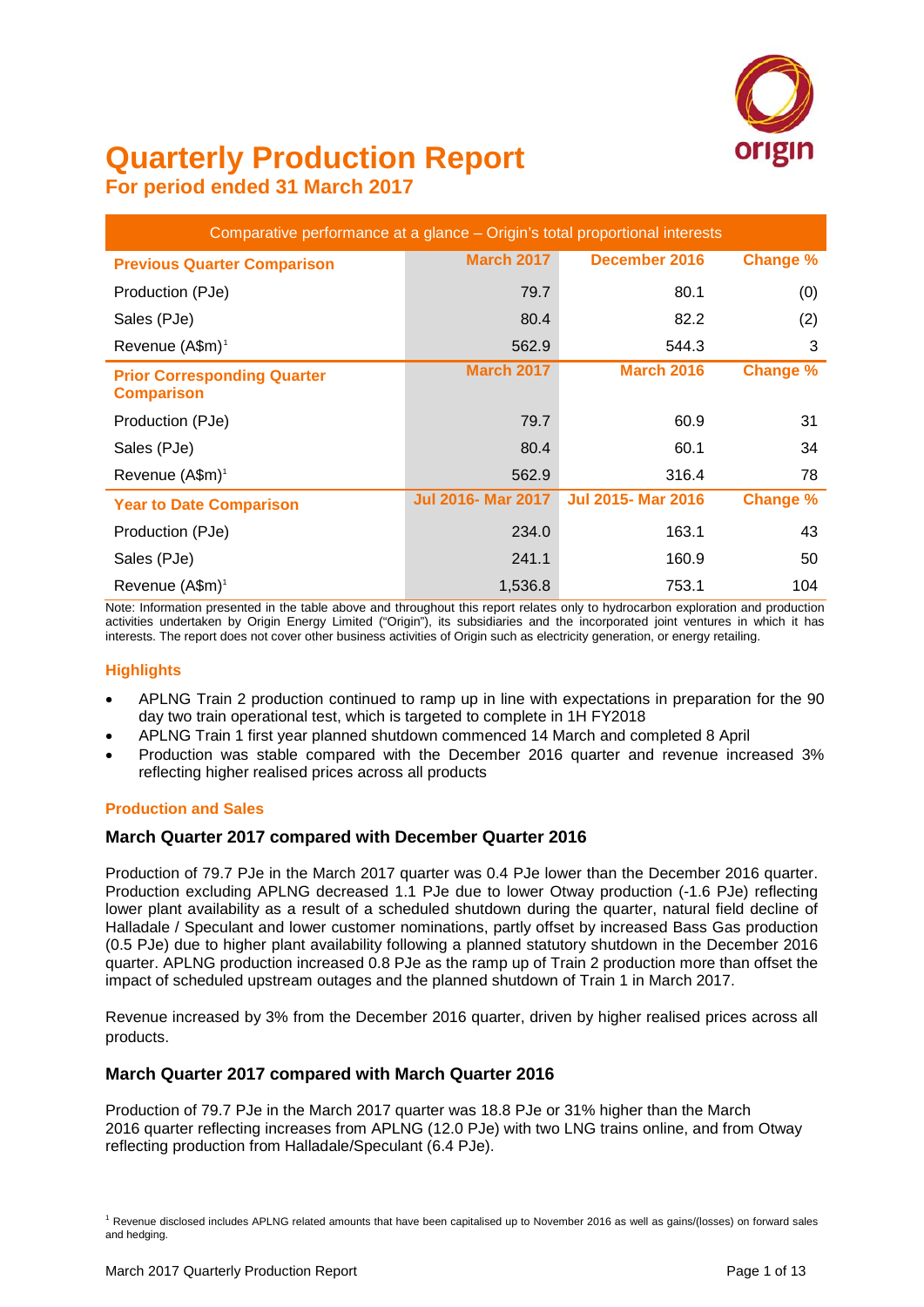Revenue increased by 78% from the March 2016 quarter primarily reflecting increased production, and higher average realised prices across all products.

### **Nine Months to 31 March 2017 compared with Nine Months to 31 March 2016**

Production of 234.0 PJe in the nine months to 31 March 2017 was 70.9 PJe or 43% higher than the prior comparable period, reflecting increases from APLNG (59.4 PJe) due to increased production of LNG and Otway (14 PJe) due to increased production from Halladale/Speculant wells coming online.

Revenue increased by 104% from the prior comparable period due to increased production and higher average realised prices across all products.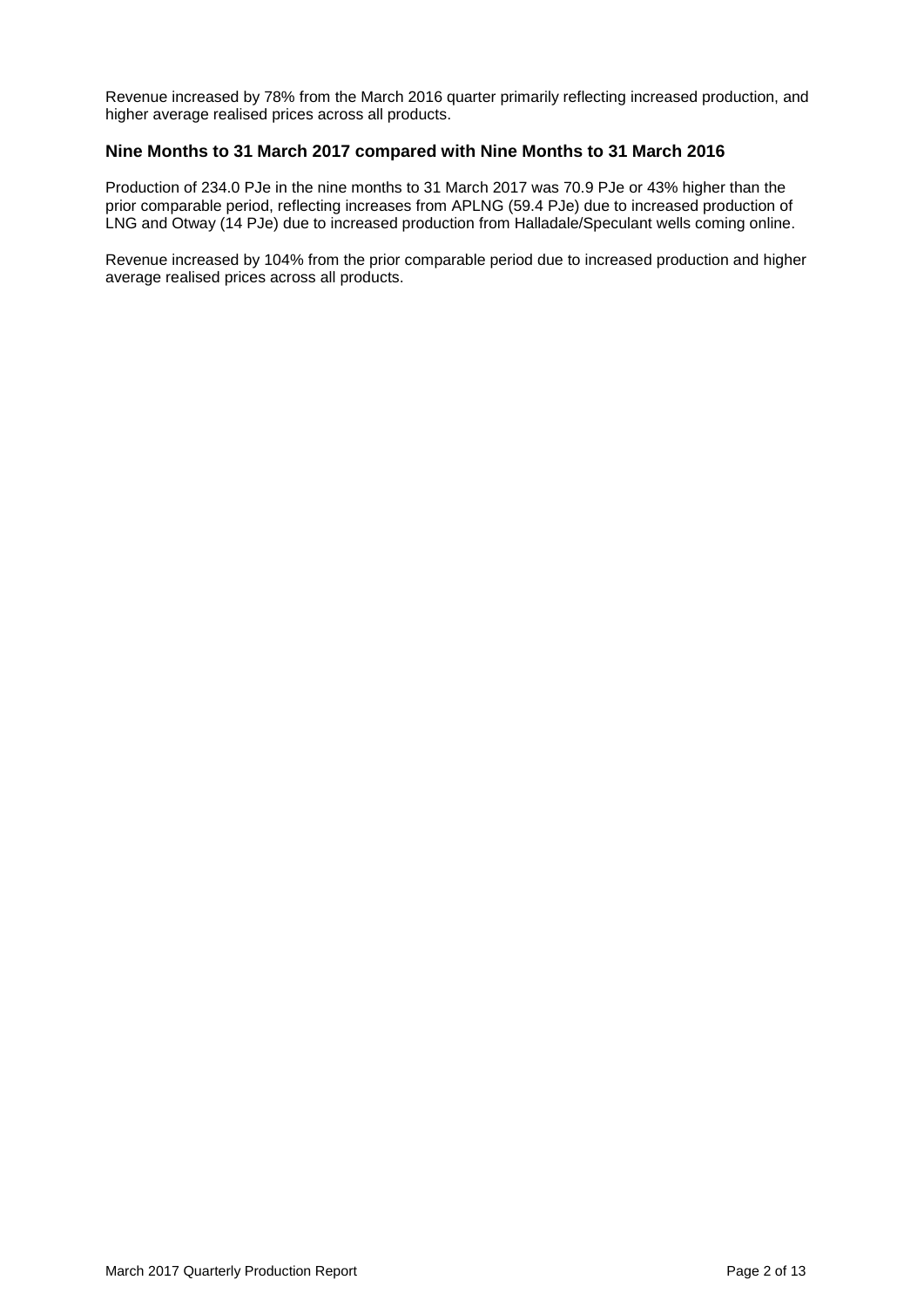### **1.1 Production by product and area (including interest in APLNG)**

| <b>Natural Gas and Ethane</b>              | <b>Unit</b> | <b>This</b><br>Quarter | <b>Previous</b><br>Quarter | $\%$<br>Change | Mar<br>Quarter<br>2016 | <b>YTD</b><br>2016/17 | <b>YTD</b><br>2015/16 |
|--------------------------------------------|-------------|------------------------|----------------------------|----------------|------------------------|-----------------------|-----------------------|
| <b>Natural Gas</b>                         | PJ          |                        |                            |                |                        |                       |                       |
| APLNG domestic <sup>2</sup>                |             | 16.2                   | 15.9                       | $\overline{2}$ | 26.4                   | 57.9                  | 85.9                  |
| SA Cooper & SWQ                            |             | 2.8                    | 2.7                        | 3              | 2.9                    | 8.2                   | 8.8                   |
| Otway Basin (offshore)                     |             | 10.3                   | 11.6                       | (12)           | 3.1                    | 28.3                  | 15.6                  |
| <b>Bass Basin</b>                          |             | 1.7                    | 1.3                        | 28             | 1.9                    | 4.9                   | 5.8                   |
| Perth Basin                                |             | 1.2                    | 1.2                        | $\mathbf 0$    | 0.8                    | 3.3                   | 3.0                   |
| Taranaki Basin (onshore)                   |             |                        | 0.0                        | (100)          | 0.1                    | 0.2                   | 0.5                   |
| Taranaki Basin (Kupe)                      |             | 2.7                    | 2.7                        | (2)            | 3.1                    | 8.8                   | 8.6                   |
| <b>Ethane</b>                              | PJ          |                        |                            |                |                        |                       |                       |
| SA Cooper & SWQ                            |             | 0.4                    | 0.4                        | (10)           | 0.4                    | 1.3                   | 1.3                   |
| <b>Total Production</b>                    |             | 35.1                   | 35.8                       | (2)            | 38.7                   | 112.9                 | 129.5                 |
| <b>Total Sales Volume</b>                  |             | 37.3                   | 39.8                       | (6)            | 38.4                   | 122.6                 | 127.1                 |
| <b>Total Commodity Revenue<sup>3</sup></b> | \$M         | 173.4                  | 176.9                      | (2)            | 121.9                  | 514.3                 | 412.8                 |
| Average Gas Price - Total                  | \$/GJ       | 4.65                   | 4.44                       | 5              | 3.18                   | 4.19                  | 3.25                  |
| Average Gas Price - APLNG <sup>3</sup>     |             | 3.61                   | 3.18                       | 13             | 1.95                   | 2.85                  | 2.15                  |
| Average Gas Price - ex APLNG               |             | 5.62                   | 5.50                       | 2              | 5.67                   | 5.62                  | 5.37                  |

<span id="page-2-0"></span>

| Liquefied Natural Gas (LNG)                 | <b>Unit</b> | <b>This</b><br>Quarter | <b>Previous</b><br>Quarter | $\%$<br>Change | Mar<br>Quarter<br>2016 | <b>YTD</b><br>2016/17 | <b>YTD</b><br>2015/16 |
|---------------------------------------------|-------------|------------------------|----------------------------|----------------|------------------------|-----------------------|-----------------------|
| <b>LNG</b>                                  | Kt          |                        |                            |                |                        |                       |                       |
| <b>Total Production</b>                     |             | 673.0                  | 656.7                      | 2              | 277.6                  | 1,790.8               | 294.9                 |
| <b>Total Sales Volume</b>                   |             | 685.4                  | 660.5                      | 4              | 289.5                  | 1,842.7               | 289.5                 |
| <b>Total Commodity Revenue</b> <sup>3</sup> | \$M         | 320.1                  | 297.7                      | 8              | 129.4                  | 804.3                 | 129.4                 |
| Average LNG Price <sup>3</sup>              | \$/t        | 467.1                  | 450.7                      | 4              | 447                    | 436.5                 | 447.1                 |
| Average LNG Price <sup>3</sup>              | US\$/t      | 352.7                  | 337.8                      | 4              | 324                    | 328.2                 | 324.1                 |
| Average LNG Price <sup>3</sup>              | US\$/mmbtu  | 6.72                   | 6.43                       | 4              | 6.17                   | 6.25                  | 6.17                  |

| <b>Crude Oil</b>               | Unit   | <b>This</b><br>Quarter | <b>Previous</b><br>Quarter | $\%$<br>Change | Mar<br>Quarter<br>2016 | <b>YTD</b><br>2016/17 | <b>YTD</b><br>2015/16 |
|--------------------------------|--------|------------------------|----------------------------|----------------|------------------------|-----------------------|-----------------------|
| Crude Oil                      | kbbls  |                        |                            |                |                        |                       |                       |
| SA Cooper & SWQ                |        | 60.1                   | 69.4                       | (13)           | 78.0                   | 199.7                 | 210.6                 |
| Taranaki Basin (onshore)       |        | $\blacksquare$         | 6.2                        | (100)          | 18.7                   | 22.3                  | 46.6                  |
| <b>Total Production</b>        |        | 60.1                   | 75.6                       | (21)           | 96.7                   | 222.1                 | 257.3                 |
| <b>Total Sales Volume</b>      |        | 221.8                  | 322.2                      | (31)           | 390.4                  | 917.0                 | 1,302.0               |
| <b>Total Commodity Revenue</b> | \$M    | 17.1                   | 22.7                       | (25)           | 21.0                   | 64.2                  | 81.1                  |
| <b>Average Crude Price</b>     | \$/bbl | 77                     | 70                         | 9              | 54                     | 70                    | 62                    |

<span id="page-2-2"></span><span id="page-2-1"></span> $^2$  Refers to production to meet domestic supply requirements and excludes production directed towards the LNG facility on Curtis Island.<br><sup>3</sup> Prior periods include capitalised revenue related to APLNG ramp gas and LNG sa

March 2017 Quarterly Production Report **Page 3 of 13** Page 3 of 13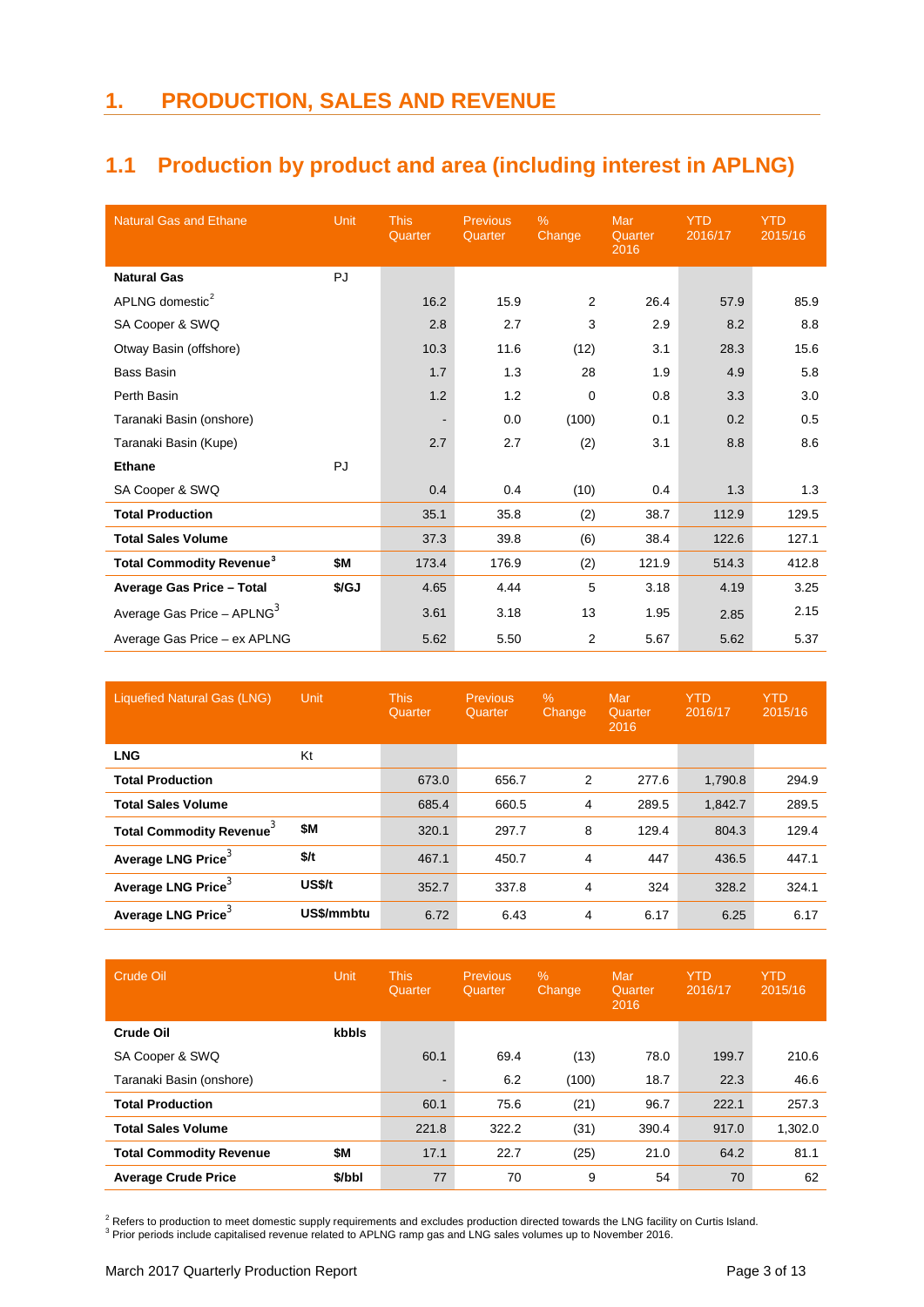| Condensate/Naphtha              | <b>Unit</b> | <b>This</b><br>Quarter | <b>Previous</b><br>Quarter | $\%$<br>Change | Mar<br>Quarter<br>2016 | <b>YTD</b><br>2016/17 | <b>YTD</b><br>2015/16 |
|---------------------------------|-------------|------------------------|----------------------------|----------------|------------------------|-----------------------|-----------------------|
| <b>Condensate/Naphtha</b>       | kbbls       |                        |                            |                |                        |                       |                       |
| <b>APLNG</b>                    |             |                        |                            | $\blacksquare$ | 0.2                    | 0.3                   | 0.3                   |
| SA Cooper & SWQ                 |             | 46.0                   | 45.3                       | 1              | 52.0                   | 136.3                 | 150.9                 |
| Otway Basin (offshore)          |             | 118.7                  | 130.3                      | (9)            | 40.0                   | 330.2                 | 198.5                 |
| Bass Basin                      |             | 53.7                   | 41.8                       | 28             | 63.0                   | 158.8                 | 195.7                 |
| Perth Basin                     |             | 0.6                    | 0.7                        | (12)           | 0.7                    | 1.8                   | 2.4                   |
| Taranaki Basin (Kupe)           |             | 138.8                  | 143.1                      | (3)            | 178.0                  | 454.6                 | 512.2                 |
| <b>Total Production</b>         |             | 357.8                  | 361.1                      | (1)            | 333.9                  | 1,082.0               | 1,060.0               |
| <b>Total Sales Volume</b>       |             | 372.3                  | 388.8                      | (4)            | 356.8                  | 1,086.9               | 988.8                 |
| <b>Total Commodity Revenue</b>  | \$Μ         | 23.9                   | 23.6                       | 1              | 15.8                   | 65.8                  | 51.2                  |
| <b>Average Condensate Price</b> | \$/bbl      | 64                     | 61                         | 6              | 44                     | 61                    | 52                    |

| <b>LPG</b>                     | <b>Unit</b> | <b>This</b><br>Quarter | <b>Previous</b><br>Quarter | $\%$<br>Change | Mar<br>Quarter<br>2016 | <b>YTD</b><br>2016/17 | <b>YTD</b><br>2015/16 |
|--------------------------------|-------------|------------------------|----------------------------|----------------|------------------------|-----------------------|-----------------------|
| <b>LPG</b>                     | Kt          |                        |                            |                |                        |                       |                       |
| SA Cooper & SWQ                |             | 5.7                    | 5.4                        | 6              | 6.1                    | 17.2                  | 19.1                  |
| Otway Basin (offshore)         |             | 14.7                   | 17.3                       | (15)           | 4.9                    | 42.1                  | 25.0                  |
| Bass Basin                     |             | 4.7                    | 3.3                        | 45             | 5.6                    | 13.9                  | 17.2                  |
| Taranaki Basin (onshore)       |             | ۰                      | 0.1                        | (100)          | 0.3                    | 0.3                   | 0.7                   |
| Taranaki Basin (Kupe)          |             | 10.4                   | 9.4                        | 10             | 13.0                   | 29.1                  | 35.8                  |
| <b>Total Production</b>        |             | 35.5                   | 35.5                       | 0              | 29.9                   | 102.6                 | 97.9                  |
| <b>Total Sales Volume</b>      |             | 37.4                   | 35.5                       | 5              | 27.0                   | 104.2                 | 95.2                  |
| <b>Total Commodity Revenue</b> | \$Μ         | 22.5                   | 16.4                       | 37             | 11.3                   | 51.0                  | 42.8                  |
| <b>Average LPG Price</b>       | \$/t        | 602                    | 461                        | 31             | 417                    | 489                   | 450                   |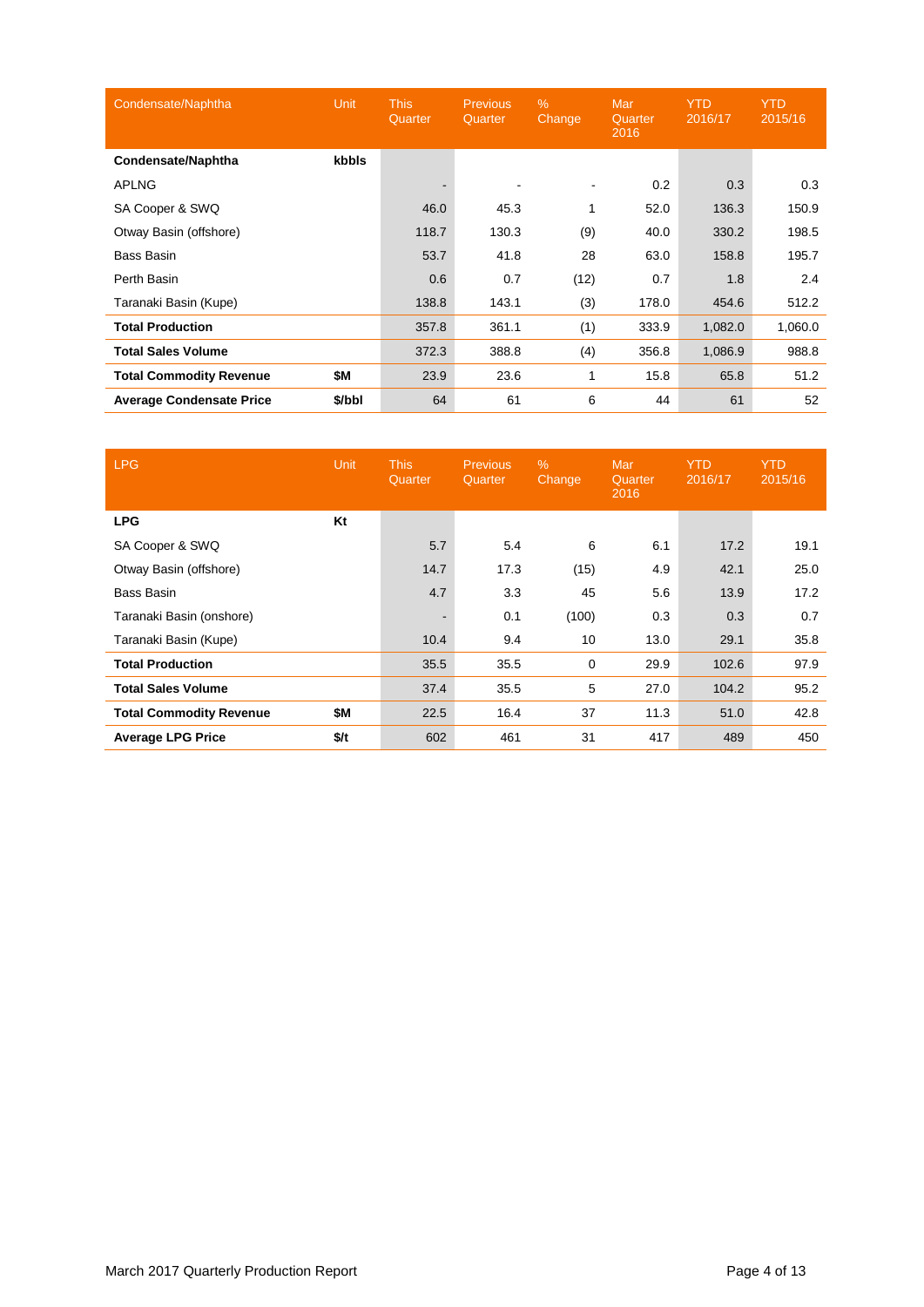# **1.2 Production by basin (including interest in APLNG)**

| <b>Production by Basin</b><br>(All products, PJe)                       | Unit   | <b>This</b><br>Quarter | <b>Previous</b><br>Quarter | $\%$<br>Change | Quarter<br>Mar 1<br>2016 | <b>YTD</b><br>2016/17 | <b>YTD</b><br>2015/16 |
|-------------------------------------------------------------------------|--------|------------------------|----------------------------|----------------|--------------------------|-----------------------|-----------------------|
| <b>Production by Basin</b>                                              | PJe    |                        |                            |                |                          |                       |                       |
| APLNG <sup>4</sup>                                                      |        | 56.8                   | 56.0                       | 1              | 44.8                     | 166.9                 | 107.5                 |
| SA Cooper & SWQ                                                         |        | 4.0                    | 4.0                        |                | 4.3                      | 12.2                  | 13.1                  |
| Otway Basin (offshore)                                                  |        | 11.6                   | 13.2                       | (12)           | 3.5                      | 32.1                  | 17.9                  |
| <b>Bass Basin</b>                                                       |        | 2.2                    | 1.7                        | 29             | 2.5                      | 6.4                   | 7.7                   |
| Perth Basin                                                             |        | 1.2                    | 1.2                        |                | 0.9                      | 3.3                   | 3.0                   |
| Taranaki Basin (onshore)                                                |        |                        | 0.1                        | (100)          | 0.3                      | 0.3                   | 0.8                   |
| Taranaki Basin (Kupe)                                                   |        | 3.9                    | 4.0                        | (1)            | 4.7                      | 12.7                  | 13.1                  |
| <b>Total Production Volume</b>                                          |        | 79.7                   | 80.1                       | (0)            | 60.9                     | 234.0                 | 163.1                 |
| <b>Total Sales Volume</b>                                               |        | 80.4                   | 82.2                       | (2)            | 60.1                     | 241.1                 | 160.9                 |
| <b>Total Commodity Revenue</b>                                          | \$M    | 557.0                  | 537.3                      | 4              | 299.4                    | 1,499.6               | 717.3                 |
| Gain / (Loss) on forward sale <sup>5</sup><br>and oil puts <sup>6</sup> | \$M    | 5.9                    | 7.1                        | (17)           | 17.0                     | 37.2                  | 35.8                  |
| <b>Total Revenue</b>                                                    | \$M    | 562.9                  | 544.3                      | 3              | 316.4                    | 1536.8                | 753.1                 |
| <b>Average Commodity Price</b>                                          | \$/GJe | 7.00                   | 6.63                       | 6              | 5.26                     | 6.37                  | 4.68                  |

### **1.3 Production, Sales Volumes and Revenue Summaries**

### **1.3.1 Origin excluding interest in APLNG**

| <b>Total All Products</b>                 | Unit   | <b>This</b><br>Quarter | Previous<br>Quarter | $\%$<br><b>Change</b> | Mar<br>Quarter<br>2016 | <b>YTD</b><br>2016/17 | <b>YTD</b><br>2015/16 |
|-------------------------------------------|--------|------------------------|---------------------|-----------------------|------------------------|-----------------------|-----------------------|
| <b>Production Volume</b>                  | PJe    | 23.0                   | 24.1                | (5)                   | 16.1                   | 67.1                  | 55.6                  |
| Sales Volume                              | PJe    | 24.4                   | 27.4                | (11)                  | 18.2                   | 75.9                  | 61.0                  |
| Sales Revenue                             | \$M    | 171.7                  | 181.7               | (6)                   | 119.9                  | 515.2                 | 408.1                 |
| Gain / (loss) – forward sale <sup>5</sup> | \$M    | 5.9                    | 7.1                 | (17)                  | 17.0                   | 22.7                  | 35.8                  |
| <b>Total Revenue</b>                      | \$Μ    | 177.5                  | 188.7               | (6)                   | 136.9                  | 537.9                 | 443.9                 |
| <b>Average Commodity Price</b>            | \$/GJe | 7.28                   | 6.90                | 5                     | 7.52                   | 7.09                  | 7.28                  |

<span id="page-4-1"></span><span id="page-4-0"></span><sup>&</sup>lt;sup>4</sup> Refers to domestic production as well as production directed towards the LNG facility on Curtis Island (including liquefaction gas).<br><sup>5</sup> Refers to Origin's oil and condensate forward sale agreements. In FY2013 Origin e condensate production over a 72 month period commencing 1 July 2015. The fixed price of US\$62.40/bbl represents the forward oil price at the time of US\$89/bbl, discounted to reflect the receipt of the proceeds upfront. Upon entry into the agreements, Origin received A\$482 million.<br><sup>6</sup> On 22 December 2015, Origin announced the purchase of oil puts providing Origin wi

<span id="page-4-2"></span>A\$55/bbl for 75% of the volume and US\$40/bbl for 25% of the volume.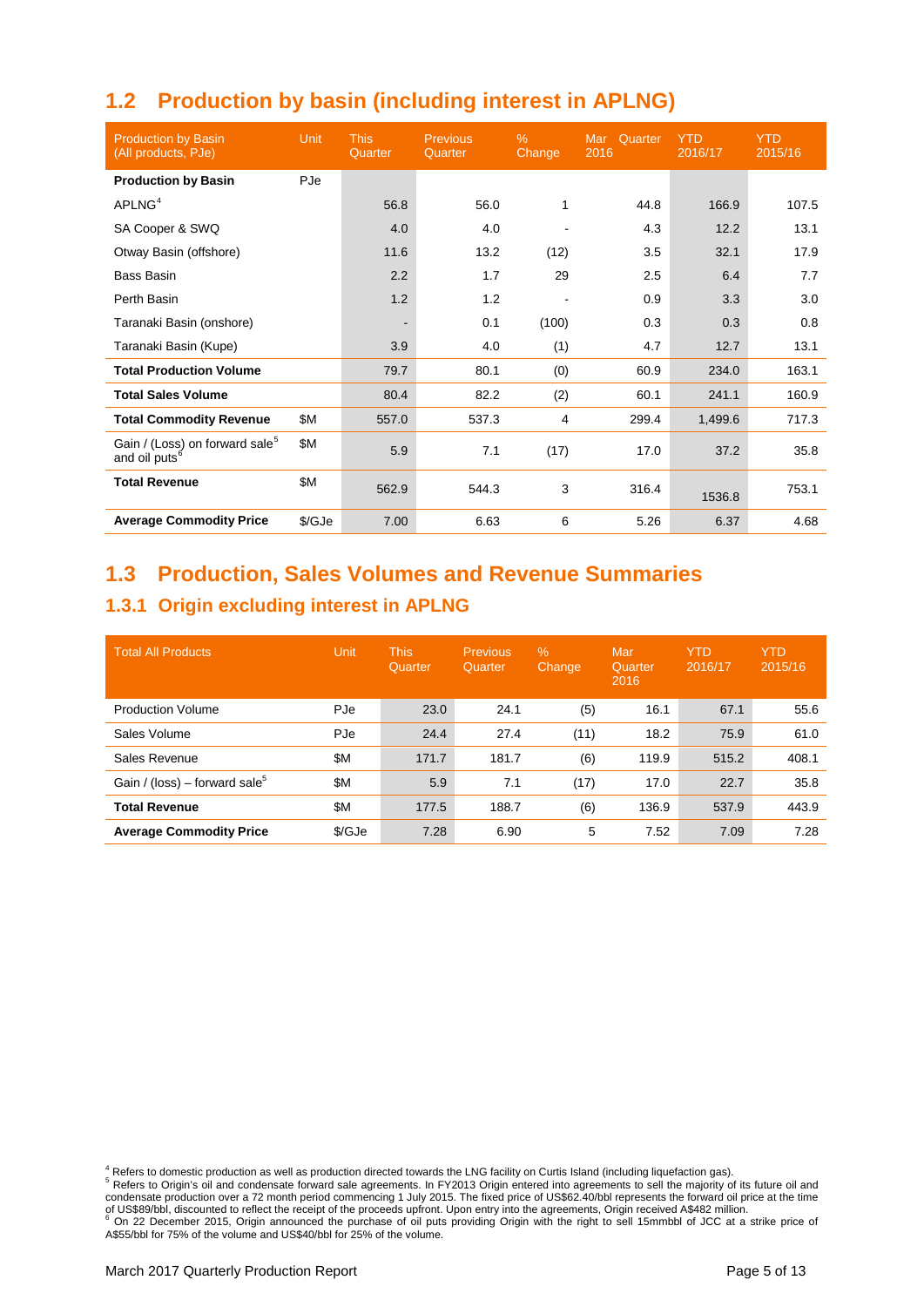### **1.3.2 Origin's interest in APLNG**

| <b>Total All Products</b>                          | Unit   | <b>This</b><br>Quarter | <b>Previous</b><br>Quarter | $\%$<br>Change | Mar<br>Quarter<br>2016 | <b>YTD</b><br>2016/17 | <b>YTD</b><br>2015/16 |
|----------------------------------------------------|--------|------------------------|----------------------------|----------------|------------------------|-----------------------|-----------------------|
| Production APLNG 100%                              | PJe    | 151.4                  | 149.3                      |                | 119.4                  | 445.0                 | 286.6                 |
| Origin's 37.5% interest                            |        |                        |                            |                |                        |                       |                       |
| Production (all products)                          | PJe    | 56.8                   | 56.0                       |                | 44.8                   | 166.9                 | 107.5                 |
| Sales (all products)                               | PJe    | 56.0                   | 54.8                       | 2              | 41.9                   | 165.2                 | 99.9                  |
| Revenue <sup>7</sup>                               | \$M    | 385.3                  | 355.6                      | 8              | 179.5                  | 984.4                 | 309.2                 |
| Gain/(loss) on oil puts (Origin only) <sup>8</sup> |        |                        |                            |                | $\sim$                 | 14.6                  |                       |
| <b>Total Revenue</b>                               |        | 385.3                  | 355.6                      | 8              | 179.5                  | 999.0                 | 309.2                 |
| <b>Average Commodity Price</b>                     | \$/GJe | 6.88                   | 6.49                       | 6              | 4.28                   | 6.05                  | 3.09                  |

# **1.4 Internal and External Purchase and Sales Summary**

### **1.4.1 Internal and External Sales (Origin excluding interest in APLNG)**

| Internal & External Sales Volumes | Unit | <b>This</b><br>Quarter | <b>Previous</b><br>Quarter | $\%$<br>Change | Mar<br>Quarter<br>2016 | <b>YTD</b><br>2016/17 | YTD<br>2015/16 |
|-----------------------------------|------|------------------------|----------------------------|----------------|------------------------|-----------------------|----------------|
| <b>Sales Volume</b>               | PJe  |                        |                            |                |                        |                       |                |
| Internal                          |      | 13.2                   | 13.5                       | (2)            | 5.7                    | 35.9                  | 18.0           |
| External                          |      | 11.2                   | 13.8                       | (19)           | 12.5                   | 40.0                  | 43.0           |
| Total                             |      | 24.4                   | 27.4                       | (11)           | 18.2                   | 75.9                  | 61.0           |

### **1.4.2 External Purchases**

| <b>Product Purchases included in</b><br>above sales | Unit | This<br>Quarter | <b>Previous</b><br>Quarter | $\%$<br>Change | Mar<br>Quarter<br>2016 | <b>YTD</b><br>2016/17 | YTD<br>2015/16 |
|-----------------------------------------------------|------|-----------------|----------------------------|----------------|------------------------|-----------------------|----------------|
| Origin (excluding interest in APLNG)                | PJe  | 1.5             | 1.6                        | (10)           | 2.0                    | 4.9                   | 6.0            |
| Origin's 37.5% interest in APLNG                    | PJe  | 1.4             | 1.4                        | (1)            | 1.6                    | 3.9                   | 3.3            |
| Total                                               | PJe  | 2.8             | 3.0                        | (6)            | 3.6                    | 8.8                   | 9.3            |

<span id="page-5-1"></span><span id="page-5-0"></span><sup>7</sup> Prior periods include capitalised revenue related to APLNG ramp gas and LNG sales volumes up to November 2016.<br><sup>8</sup> On 22 December 2015, Origin announced the purchase of oil puts providing Origin with the right to sell A\$55/bbl for 75% of the volume and US\$40/bbl for 25% of the volume.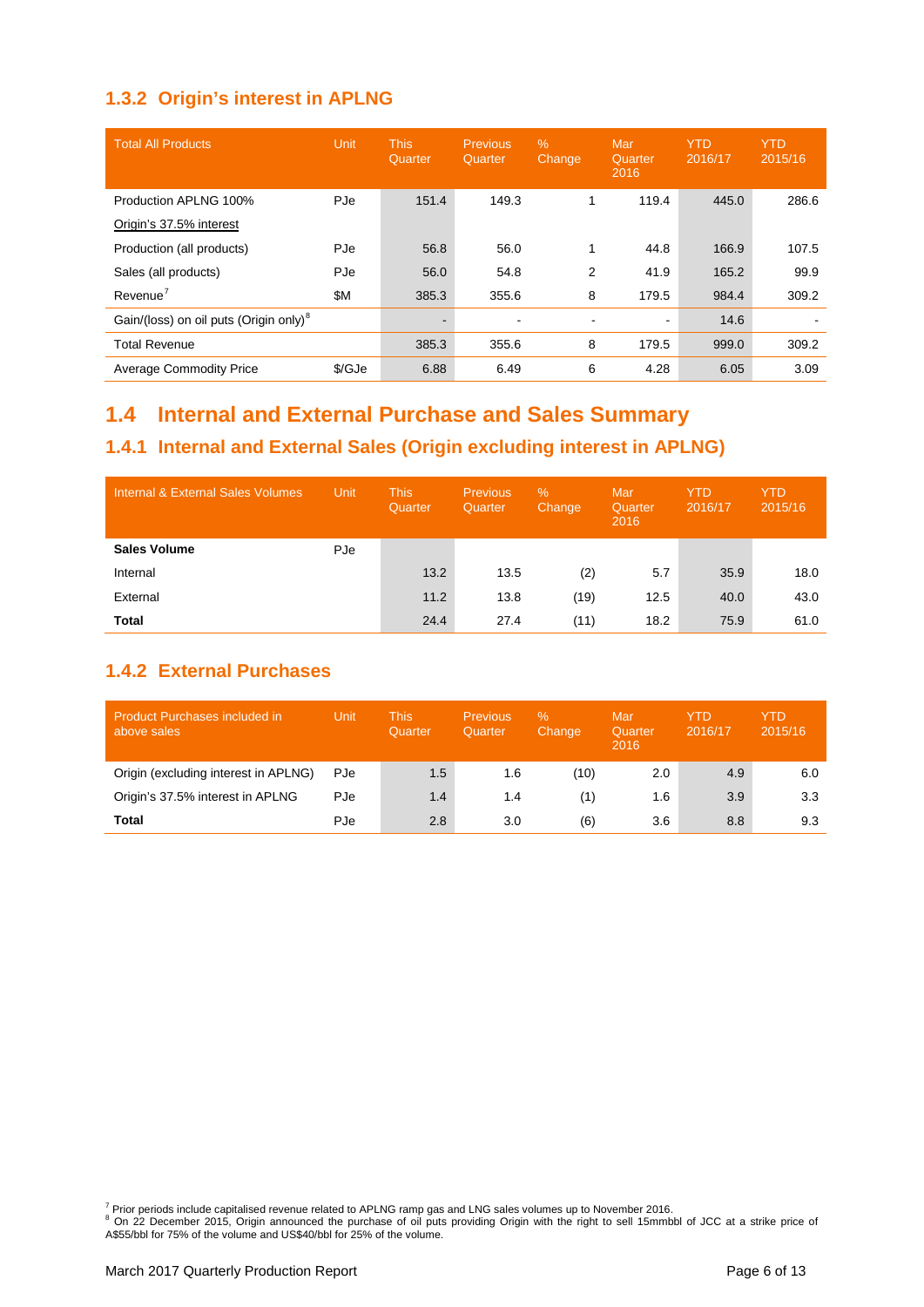### **2. DEVELOPMENT AND EXPLORATION OPERATIONS**

### **2.1 Origin's interests held through Australia Pacific LNG (APLNG)**

### **2.1.1 Operations Update**

APLNG production (100%) was 151.4 PJe during the quarter, an increase of 1% compared to the December 2016 quarter (149.3 PJe), as the ramp up of Train 2 production was largely offset by the impact of scheduled upstream outages and the planned shutdown of Train 1 from 14 March to 8 April.

During the period, production from operated fields increased to an average of 1,224 TJ/d from 1,175 TJ/d in the December 2016 Quarter (APLNG share), reflecting ongoing commissioning of new wells, dewatering and production ramp-up to meet LNG requirements.

Operated production was curtailed during the quarter due to a series of upstream Gas Production Facility outages to upgrade electricity supply cables to the facilities. The upgrades are expected to continue through the fourth quarter of the financial year and are designed to increase upstream capacity ahead of the start of the 90 day two train operational test.

Average production from non-operated assets increased to 459 TJ/d in the March 2017 quarter from 448 TJ/d in the December 2016 quarter (APLNG share). Production from QGC operated fields remained at 345 TJ/d. Production from the GLNG operated Fairview field increased from 103 TJ/d to 114 TJ/d due to ramp up of wells and field optimisation activity.

The Train 1 planned shutdown occurred across March and April with the plant returning to normal operations after 26 days. The shutdown focussed on the required first year inspections and work scope aimed at ensuring optimal reliability.

Train 1 and Train 2 continue to perform in line with expectations with production ramping up in preparation for the 90 day two train operational test, which is targeted to complete in 1H FY2018.

During the quarter, a total of 27 produced LNG cargoes were loaded and shipped from the APLNG facility on Curtis Island, including to Sinopec and Kansai in accordance with their respective long term Sales and Purchase Agreements. In early April APLNG produced and shipped its 100<sup>th</sup> cargo.

APLNG participated in the drilling of 26 development wells during the quarter (all operated).

There were 8 operated appraisal wells drilled in the quarter.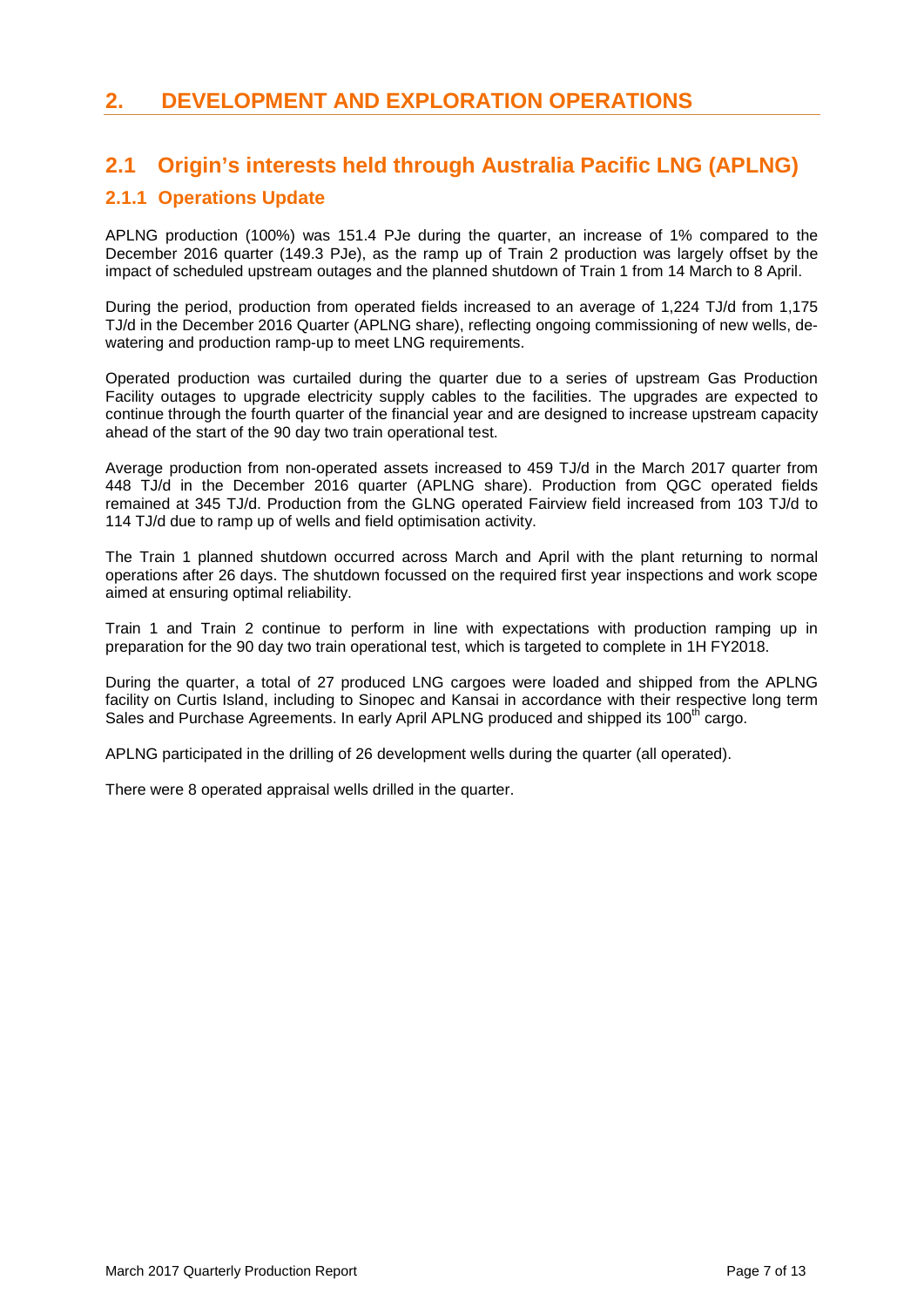### **APLNG Operated Production Wells[9](#page-7-0)**

|              |                            |                                          |                      | Development Wells <sup>10</sup> |                              |
|--------------|----------------------------|------------------------------------------|----------------------|---------------------------------|------------------------------|
|              |                            | Avg daily<br>production<br>(APLNG share) |                      | Wells drilled                   | <b>Wells</b><br>commissioned |
|              |                            |                                          | <b>This Quarter</b>  | 3                               | 14                           |
| <b>Bowen</b> | <b>Spring Gully</b>        | 243.0 TJ/d                               | YTD 2016/17          | 35                              | 68                           |
|              |                            |                                          | <b>Total to Date</b> | 393                             | 374                          |
|              |                            |                                          | <b>This Quarter</b>  |                                 | 21                           |
|              | Talinga                    | 142.7 TJ/d                               | YTD 2016/17          | 47                              | 21                           |
|              |                            |                                          | <b>Total to Date</b> | 177                             | 153                          |
|              |                            |                                          | <b>This Quarter</b>  | 4                               |                              |
|              | Orana                      | 164.3 TJ/d                               | YTD 2016/17          | 12                              | 25                           |
| Surat        |                            |                                          | <b>Total to Date</b> | 181                             | 162                          |
|              |                            |                                          | <b>This Quarter</b>  | 13                              | 39                           |
|              | Condabri                   | 334.0 TJ/d                               | YTD 2016/17          | 64                              | 102                          |
|              |                            |                                          | <b>Total to Date</b> | 616                             | 578                          |
|              |                            |                                          | <b>This Quarter</b>  | 6                               | 16                           |
|              | Combabula /<br>Reedy Creek | 333.4 TJ/d                               | YTD 2016/17          | 40                              | 108                          |
|              |                            |                                          | <b>Total to Date</b> | 525                             | 517                          |
|              |                            |                                          | <b>This Quarter</b>  | 26                              | 90                           |
|              | <b>TOTAL</b>               | 1,217.4 TJ/d <sup>11</sup>               | <b>YTD 2016/17</b>   | 198                             | 324                          |
|              |                            |                                          | <b>Total to Date</b> | 1,892                           | 1,784                        |

<span id="page-7-1"></span><span id="page-7-0"></span><sup>9</sup> Excludes 25 conventional wells in the Denison Trough and 23 CSG wells in the Peat Project Area not targeted for any Phase 1 development <sup>10</sup> APLNG operated wells delivering gas to domestic customers and the CSG to LNG

<span id="page-7-2"></span>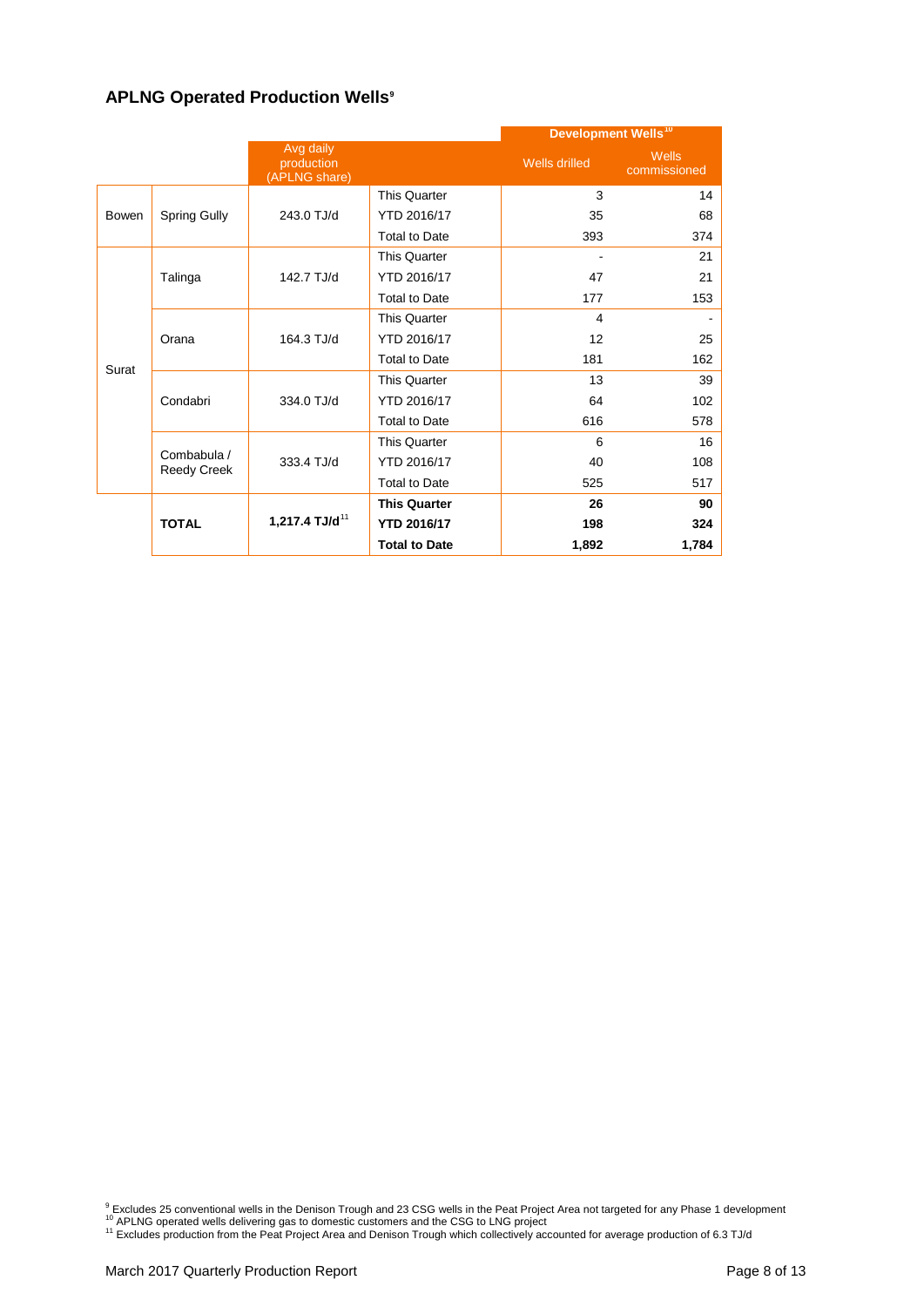# **2.2 Origin's interests excluding APLNG**

### **Cooper / Eromanga Basin (South Australia / Queensland)**

#### *Origin/Santos/Beach Joint Venture*

Cooper Basin production of 4.0 PJe was in-line with the previous quarter.

A total of eight wells were drilled in the quarter. There were two SWQ and one SA exploration/appraisal wells drilled, all cased and suspended for future production. There were five development wells drilled, three wells have been cased and suspended as future producers, with two development wells completed and ready for connection.

#### *Origin/Senex/Planet Gas Joint Venture*

The Silver Star-1 exploration well in PEL638 was spudded on 17 March 2017.

#### **Otway Basin (Victoria / Tasmania)**

Otway Basin production of 11.6 PJe (Origin share) has decreased by 12% from the previous quarter due to lower plant availability as a result of a scheduled shutdown during the quarter, natural field decline of Halladale / Speculant and lower customer nominations.

Acquisition of the Enterprise 2 3D transition zone seismic survey was completed during the quarter in exploration permit VIC/P42.

In exploration permit VIC/P69 processing of the Crowes Foot 3D offshore seismic survey continued during the quarter.

#### **Bass Basin (Tasmania)**

Bass Basin production of 2.2 PJe has increased by 29% from the previous quarter due to higher plant availability. Previous quarter plant availability was impacted by a planned statutory maintenance shutdown.

The compression and condensate modules continue to be pre-commissioned/commissioned, with an expected online date late in the 2017 financial year.

#### **Perth Basin (Western Australia)**

Perth Basin production of 1.2 PJe was in-line with the previous quarter.

#### **Beetaloo Basin (Northern Territory)**

No activity currently planned due to Northern Territory moratorium.

**Taranaki Basin (New Zealand)**

#### **Kupe (offshore Taranaki)**

Kupe production of 3.9 PJe (Origin share) was in-line with the previous quarter.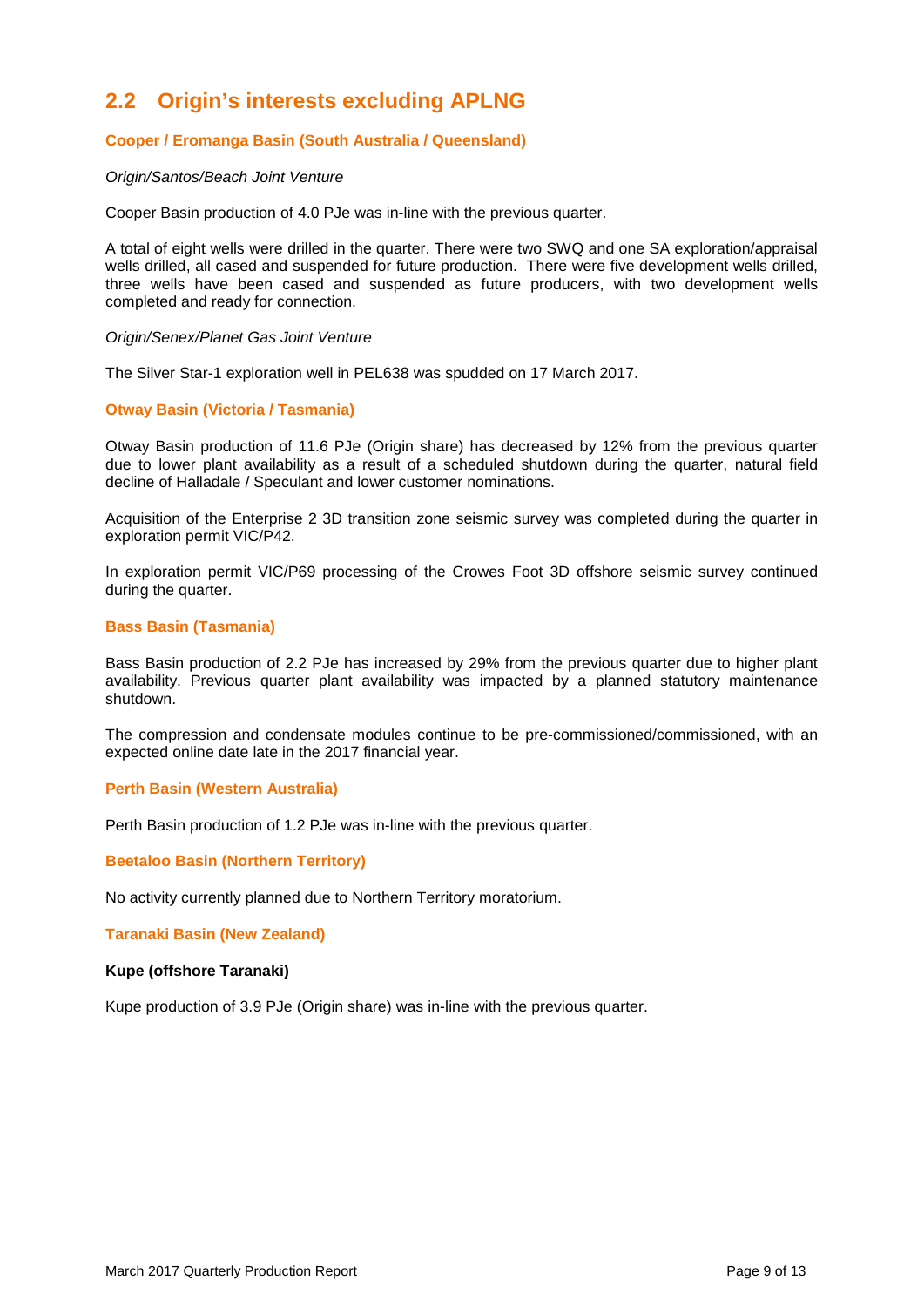# **4. DRILLING ACTIVITY**

# **4.1 Exploration/Appraisal**

The table below summarises the exploration and appraisal drilling in which Origin had an interest during the Quarter:

| <b>Exploration/Appraisal Wells</b> | <b>Basin / Area</b> | <b>Target</b> | <b>Effective</b><br><b>Origin</b><br>Interest % | <b>Well Status</b> |
|------------------------------------|---------------------|---------------|-------------------------------------------------|--------------------|
| Raffle 2                           | Cooper - SWQ        | Gas           | 16.74%                                          | C&S                |
| Caraka 2                           | Cooper - SA         | Gas           | 13.19%                                          | C&S                |
| Ranger 1                           | Cooper - SWQ        | Gas           | 16.74%                                          | C&S                |
| Silver Star 1                      | Cooper - SA         | Gas           | 33.75%                                          | Ongoing            |
| Spring Gully 148                   | Bowen               | <b>CSG</b>    | 35.44%*                                         | Appraisal          |
| Durham Ranch 381V                  | Bowen               | <b>CSG</b>    | 35.44%*                                         | Appraisal          |
| Spring Gully 118                   | Bowen               | <b>CSG</b>    | 35.44%*                                         | Appraisal          |
| Durham Ranch 381H                  | Bowen               | <b>CSG</b>    | 35.44%*                                         | Appraisal          |
| Peat 442                           | Bowen               | <b>CSG</b>    | 37.50%*                                         | Appraisal          |
| Peat 440                           | Bowen               | <b>CSG</b>    | 37.50%*                                         | Appraisal          |
| <b>Peat 443</b>                    | <b>Bowen</b>        | <b>CSG</b>    | 37.50%*                                         | Appraisal          |
| Dalwogan 438                       | Surat               | <b>CSG</b>    | 37.50%*                                         | Appraisal          |

\* Denotes Origin operatorship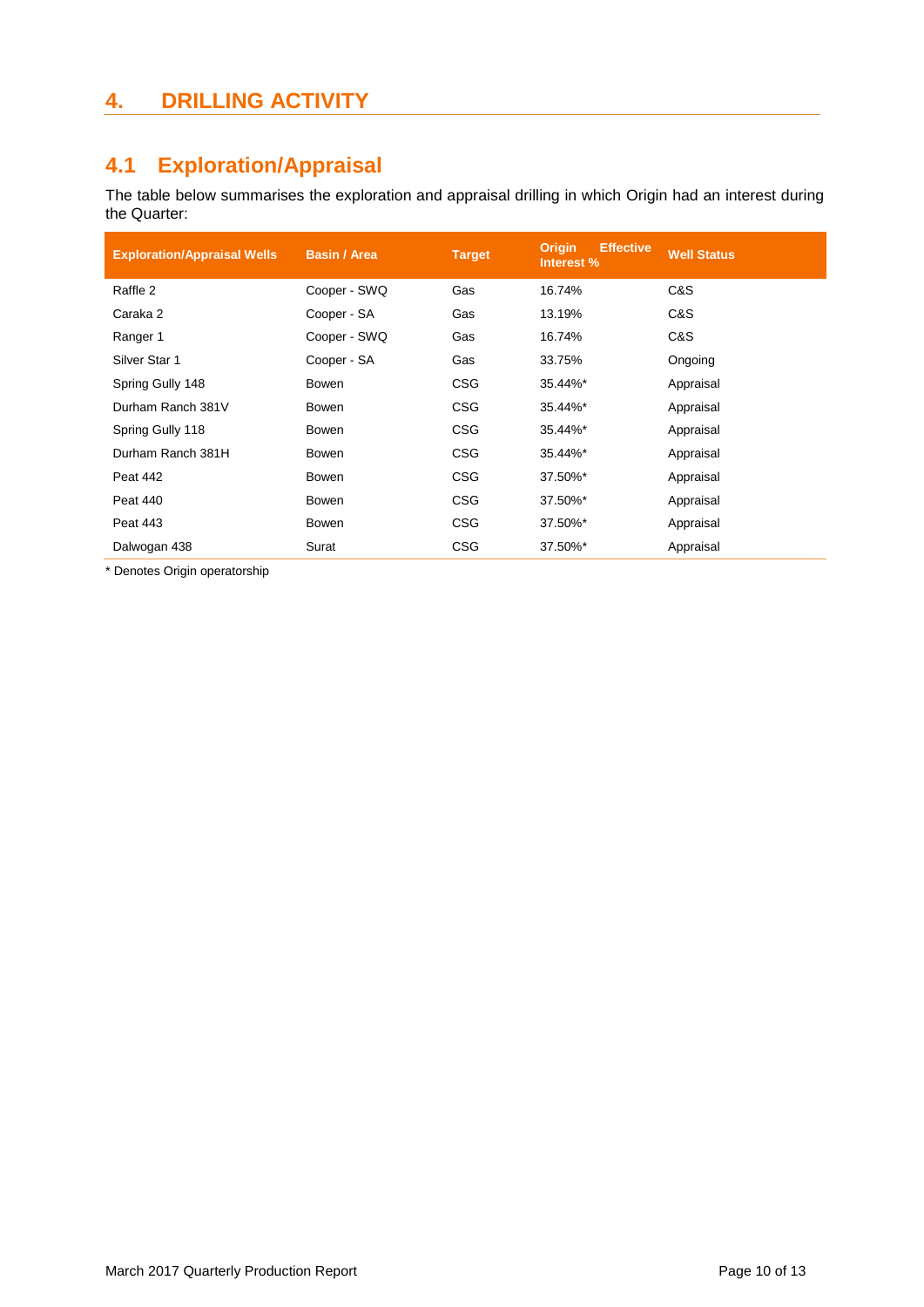# **4.2 Development**

The table below summarises development drilling in which Origin had an interest during the quarter. Origin participated in 26 CSG development wells across the Bowen and Surat Basins and 5 conventional gas development wells in the Cooper Basin during the quarter.

| <b>Basin / Area</b><br><b>Development Wells</b> | <b>Origin</b><br><b>Effective</b><br>Interest % | <b>Well Status</b>         | <b>Basin / Area</b><br><b>Development Wells</b> | Origin<br><b>Effective</b><br>Interest % | <b>Well Status</b> |
|-------------------------------------------------|-------------------------------------------------|----------------------------|-------------------------------------------------|------------------------------------------|--------------------|
| Cooper Basin - SA                               |                                                 |                            | Condabri 398                                    | 37.50%*                                  | Development        |
| Target - Gas                                    |                                                 |                            | Condabri 400                                    | 37.50%*                                  | Development        |
| Kanowana 12                                     | 13.19%                                          | C&S                        | Condabri 397                                    | 37.50%*                                  | Development        |
| Kanowana 13                                     | 13.19%                                          | C&S                        | Condabri 399                                    | 37.50%*                                  | Development        |
| Kanowana 14                                     | 13.19%                                          | C&S                        | Condabri 402                                    | 37.50%*                                  | Development        |
| Toolachee 53                                    | 13.19%                                          | Completed                  | Condabri 401                                    | 37.50%*                                  | Development        |
| Toolachee 54                                    | 13.19%                                          | Completed                  | Condabri South 277                              | 37.50%*                                  | Development        |
| <b>Bowen</b>                                    |                                                 |                            | Condabri South 112                              | 37.50%*                                  | Development        |
| Target - CSG                                    |                                                 |                            | Condabri North 348                              | 37.50%*                                  | Development        |
| Spring Gully 493                                | 35.44%*                                         | Development                | Condabri North 352                              | 37.50%*                                  | Development        |
| Durham Ranch 805                                |                                                 | Development<br>Development | Condabri North 350                              | 37.50%*                                  | Development        |
|                                                 | 35.44%*                                         |                            | Condabri North 345                              | 37.50%*                                  | Development        |
| Durham Ranch 871                                | 35.44%*                                         |                            | Condabri North 346                              | 37.50%*                                  | Development        |
| <b>Surat</b>                                    |                                                 |                            | Orana North 147                                 | 37.50%*                                  | Development        |
| Target - CSG                                    |                                                 |                            | Orana North 148                                 | 37.50%*                                  | Development        |
| <b>Reedy Creek South</b><br>175                 | 34.77%*                                         | Development                | Orana North 129                                 | 37.50%*                                  | Development        |
| Clifford East 10                                | 34.77%*                                         | Development                | Orana North 128                                 | 37.50%*                                  | Development        |
| Clifford East 22                                | 34.77%*                                         | Development                |                                                 |                                          |                    |
| Reedy Creek 154                                 | 34.77%*                                         | Development                | Notes:                                          |                                          |                    |
| Combabula North 7                               | 34.77%*                                         | Development                |                                                 |                                          |                    |
| Combabula North 8                               | 34.77%*                                         | Development                | * Denotes Origin operatorship                   |                                          |                    |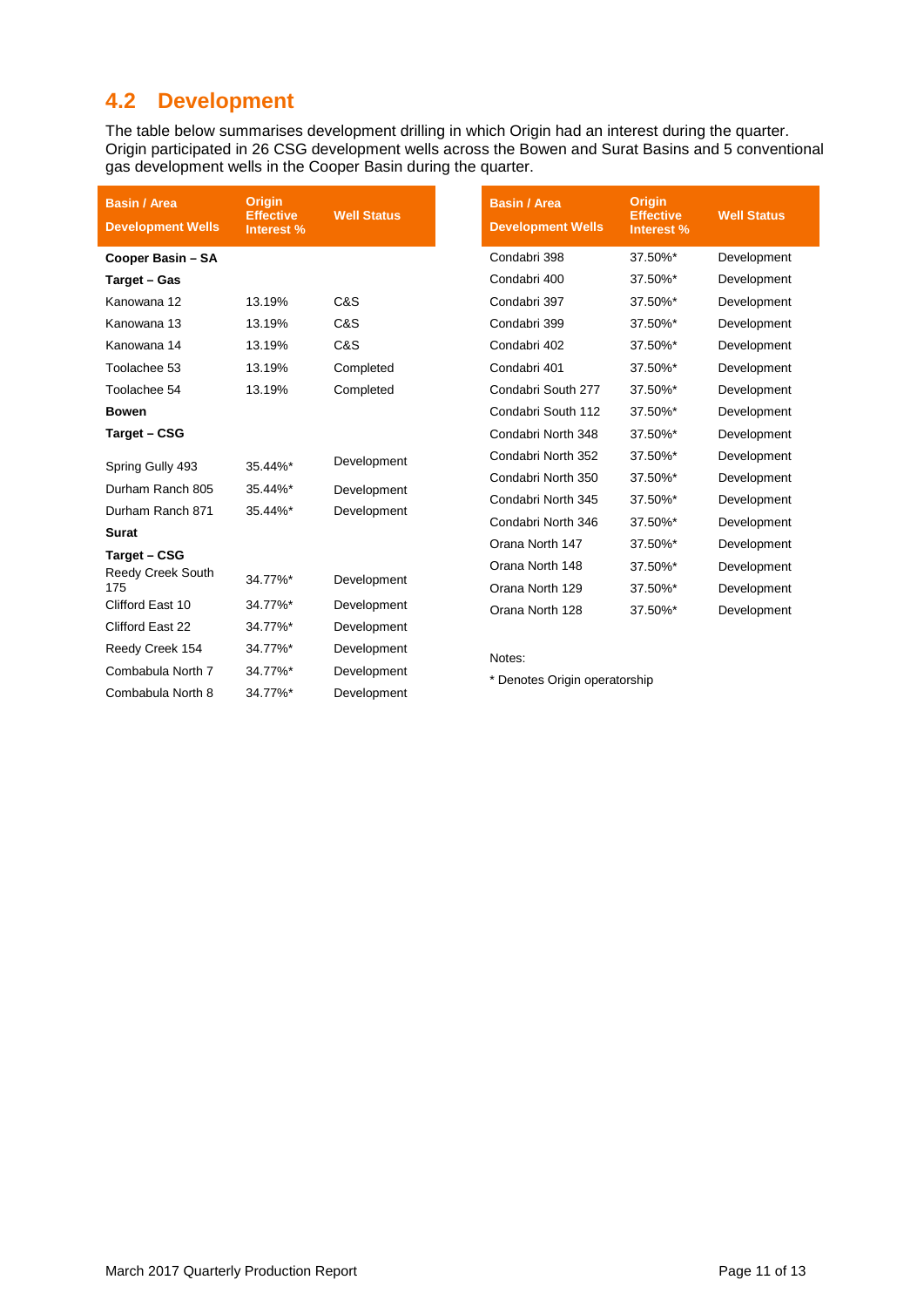# **5. EXPLORATION, EVALUATION AND CAPITAL EXPENDITURE**

The table below includes total expenditure incurred on exploration and evaluation activities and capital expenditure on development and production activities. They include expenditure committed under farmin agreements and capitalised interest and exclude expenditure on acquisitions. Expenditure in the current financial year is preliminary and is subject to audit review.

|                                | This Quarter | <b>Previous Quarter</b> | Mar Qtr 2016 | <b>YTD 2016/17</b> | <b>YTD 2015/16</b> |
|--------------------------------|--------------|-------------------------|--------------|--------------------|--------------------|
| A\$m                           |              |                         |              |                    |                    |
| Exploration/Evaluation         | 13           | 22                      | 20           | 45                 | 72                 |
| Development/PP&E               | 27           | 34                      | 89           | 98                 | 285                |
| <b>Total excluding APLNG</b>   | 41           | 56                      | 109          | 144                | 357                |
| Origin's Contribution to APLNG | 50           | (18)                    | 276          | 174                | 1,132              |